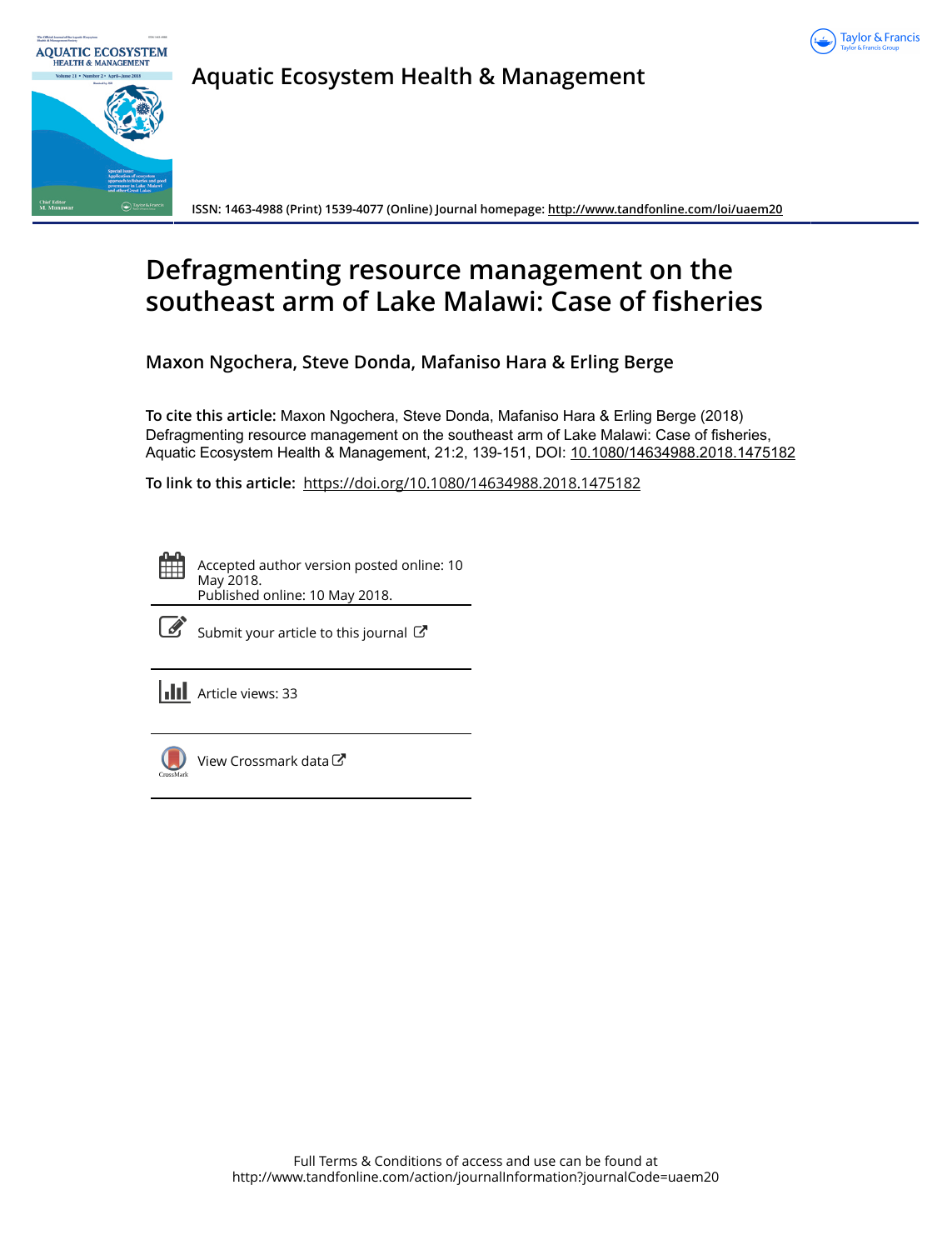





Check for updates

# Defragmenting resource management on the southeast arm of Lake Malawi: Case of fisheries

Maxon Ngochera,<sup>1</sup> Steve Donda,<sup>1</sup> Mafaniso Hara,<sup>2,\*</sup> and Erling Berge<sup>3</sup>

<sup>1</sup>Fisheries Department, P.O. Box 593, Lilongwe, Malawi

<sup>1</sup>Fisheries Department, P.O. Box 593, Lilongwe, Malawi<br>2 Institute for Poverty, Land and Agrarian Studies (PLAAS), University of the Western Cape, Private Bag X17, Bell

ville, 7535, South Africa<br><sup>3</sup>Department of Landscape Architecture and Spatial Planning, Norwegian University of Life Sciences, Ås Akershus, Norway

\*Corresponding author: mhara@plaas.org.za

The southeast arm of Lake Malawi catchment has a wide range of natural resources that require prudent management for sustainability and maximisation of benefits. The current management practice is government sector based, with individual Departments and Ministries using their own policies, legislations and management approaches, yet dealing with the same composite resource and user communities. This has resulted in fragmentation of management leading to the lack of alignment between formal and informal institutions, and competition for power and authority for management. Fragmentation is also leading to loss of resource rent. This article analyses how and why management is fragmented in the southeast arm of Lake Malawi catchment and suggests how management could be defragmented, with special interest on fisheries. Activities with high negative impacts on fisheries include: overfishing; soil erosion resulting in siltation and turbidity of the lake; chemical and organic pollution; loss of access to land and beaches; and habitat loss. There is need for a better and more holistic understanding of how human activities represent both livelihood benefits and a threat to sustainability of natural resources to find ways for balancing these two aspects. We suggest that to increase the efficacy of management of Lake Malawi's southeast arm will require 'defragmented decentralization', an approach whereby devolution of authority and responsibility are ceded to the district and local levels, respectively.

Keywords: institutions, fragmentation, defragmented decentralisation, devolution

# Introduction

The utilisation of common-pool resources is drawing wide interest and debate because of the multiple uses by a broad range of stakeholders. Population growth, urbanisation, growing demands

for food and natural resources, improvement in technology and changing life styles and living patterns continue to increase the impact by humans on natural resources. In many cases this has led to overexploitation of the natural resources. Overexploitation often creates divisions and conflicts

139

Color versions of one or more of the figures in the article can be found online at [www.tandfonline.com/uaem.](http://www.tandfonline.com/uaem)

Aquatic Ecosystem Health & Management, 21(2):139-151, 2018. Copyright © 2018 AEHMS. ISSN: 1463-4988 print / 1539-4077 online DOI: 10.1080/14634988.2018.1475182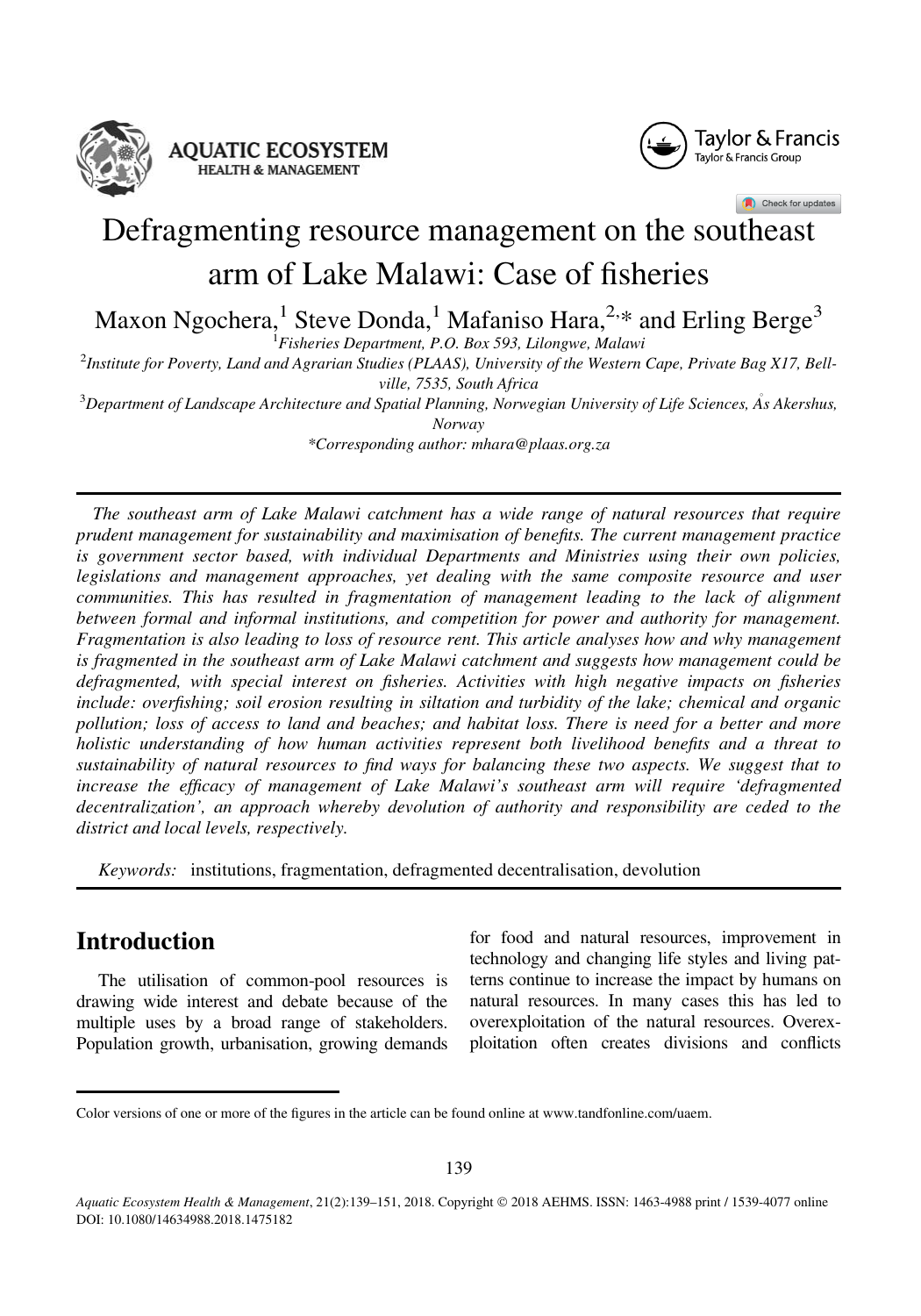among traditional user groups and other stakeholders (Ostrom, 2007a). In some instances, people have been able to devise solutions to the problems of overexploitation (Agrawal, 2001; Ostrom, 2007a). When people are unable to find solutions it is usually because the problems cut across spatial and temporal scales, or involve issues of diverse cultural and legal systems with no intrinsic tradition of cooperative behaviour (Jamu et al., 2011).

Here we analyze the types of, and reasons for, fragmentation of resource management in the case study. Fragmentation in commons management occurs at different levels, for example: technical expertise may be split among government management agencies, NGOs, and universities; resource management activities may occur across different geographical scales; natural resource authorities are found in different agencies, and may work across local, national, and international borders as well as across networks (e.g. those in fisheries interact and work with others in fisheries, those in forestry interact and work with other in forestry, etc.). The problems facing the Southeast arm of Lake Malawi (SeA\_LM) (see Figure 1) therefore cut across scales spatially, temporally and administratively (vertically and horizontally). $<sup>1</sup>$ </sup> The SeA\_LM ecosystem is fragile and if not managed effectively could lead to loss of its many beneficial uses.

Interaction and interconnectedness among the various resource components–i.e. land, beach, water, fish, wildlife, forests, and birds–are recognised. However, in most cases these resources are managed as individual sector entities. Management of natural resources in Malawi is fragmented vertically and horizontally. The former refers to fragmentation within a sector (e.g. at various administrative levels such as national, regional and district), while the latter refers to situations whereby communication between sectors (e.g. Departments of Fisheries and Forestry) is incongruent. Thus Ministries and Departments are administratively set up in hierarchical order (with national, regional and district offices) and also each Ministry or Department have their own specific mandates and agendas to guide them in managing specific resources based on their policies



Figure 1. Topography and drainage pattern of the southeast arm of Lake Malawi catchment (source: Department of Surveys, GoM, 2013).

and legislation (Rogers, Nunan, and Fentie, 2017; Hara, 2008). But what happens in one sector is related to and has an impact on other sectors. For example, the clearing of forests for agricultural activities and use of wood for fuel and fish processing, etc. are of concern to forestry authorities. In addition, deforestation, for whatever purpose, results in erosion and siltation in the lake affecting fish productivity.

Malawi's National Environmental Action Plan (GoM, 1994) was developed to harmonise the interests and management agendas of the various stakeholders. The Plan promotes the sustainability and the health of the environment in Malawi, and considers the numerous challenges that exist between the objectives of economic growth and environmental conservation. Despite the action plan, management of resources in Malawi continues to be fragmented. There is a lack of coordination in planning and management and a disjuncture among and within policies and the various pieces of legislation. In most instances, there is also lack of capacity to implement existing policies. For example, in the fisheries sector, the implementation of co-management regimes was assumed to benefit the resources and their users, but recent empirical studies (Weyl, 2008; Béné et al., 2009; Njaya, Donda, and Béné, 2011; Hara, Donda, and Njaya, 2002) have

<sup>&</sup>lt;sup>1</sup>On the problem of scale in the management of environmental resources see Holling (1995), Lemos and Agrawal (2006), Cash et al. (2006), Berkes (2007).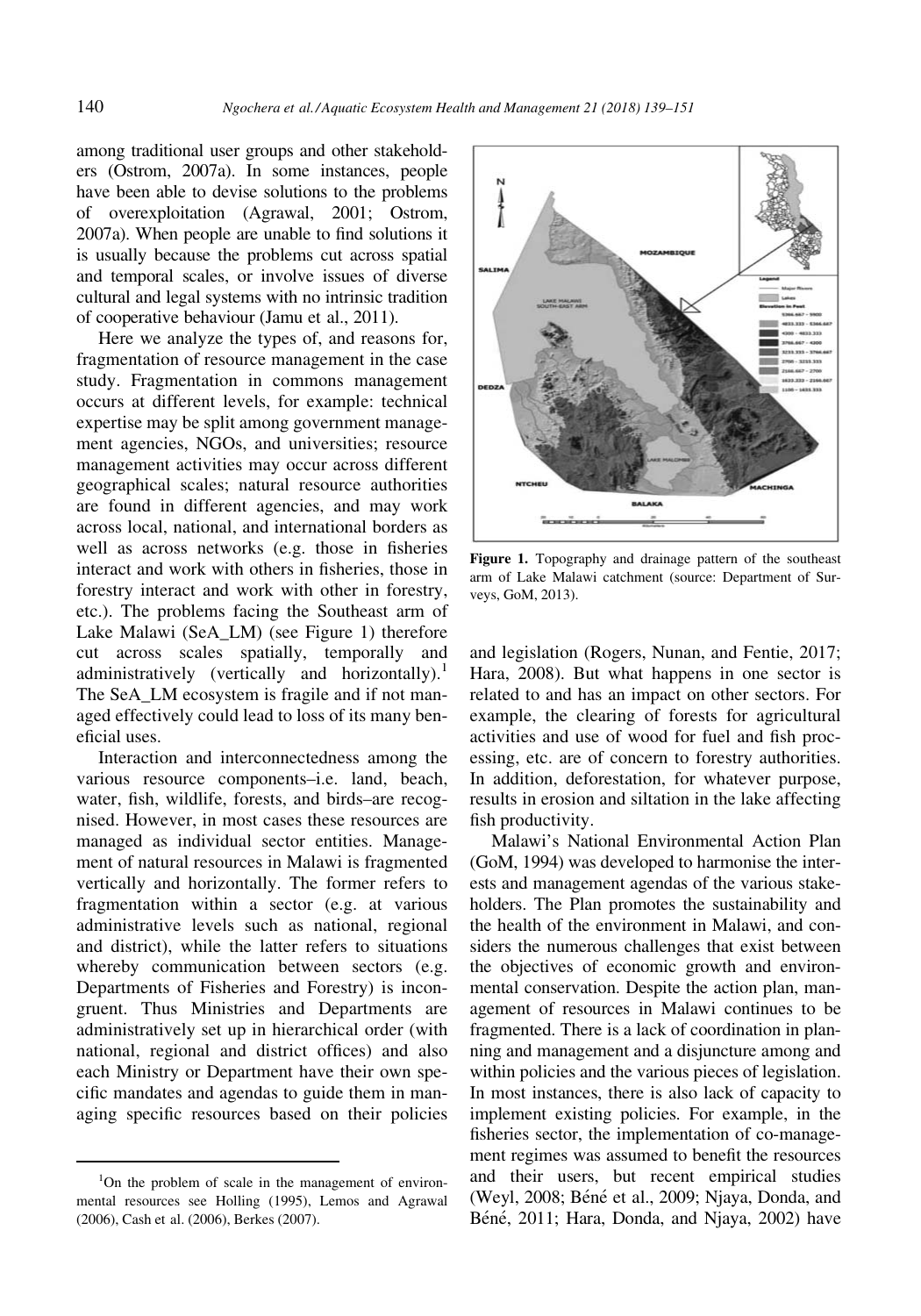highlighted the potential problems that may arise from such natural resource governance reforms due to lack of capacity and resources. Their analysis of fisheries sector co-management arrangements in Malawi also shows that problems arise particularly around power distribution, i.e. determining who is responsible for what among the various role players in co-management arrangements, as played out in Beach Village Committees. Specifically, the roles of the key partners such as fishers, traditional leaders and the Department of Fisheries are imprecise or conflicting. Despite enabling policies and legislation on devolution of authority and decentralisation, the norms of centralised management remain deeply ingrained in most officials in Government Departments (Chinsinga, 2005). Others suggest that policy makers should adopt integrated management planning that considers the diverse interests in the natural resources, as well as the ecological, socioeconomic and external factors threatening sustainability of ecosystems and livelihoods of dependent communities (Jamu et al., 2011). This article analyses the types of, and reasons for fragmentation of resource management of complex socio-ecological systems and proposes solutions for defragmenting resource management in Malawi using the SeA\_LM as a case study. The study was one of several undertaken in different countries in Southern Africa as part of the 'Defragmenting Resource Management in Africa (DARMA)' project whose objective was to build networks and research frameworks for integrated resources management.

# Methodologies

Four approaches were used to analyze the SeA\_LM as a Social-Ecological System<sup>2</sup>: issue identification and analysis by a network of cross-disciplinary scientists, literature reviews by the fore-mentioned scientists, key informant interviews and Action Research<sup>3</sup>. Firstly, we identified and organized a core group of crossdisciplinary and subject matter specialists from various scientific and work disciplines familiar with, working on, and knowledgeable about the SeA\_LM as a composite multiple-use commons. Seven key specialists were identified as follows: 3 from the University of Malawi specializing in Ecology, Forestry and Socio-economics; 3 from the Department of Fisheries (one fisheries economist, one fisheries biologist and one limnologist); one from the Department of Land Resources, an Agriculturist, from the Ministry of Agriculture and Food Security. These scientists identified and analyzed key issues and interactions underlying the utilization of the SeA\_LM as a Social-Ecological System through a series of scientific meetings and workshops. Literature reviews based on scientific (both natural and social) and grey literature currently available were undertaken to address cross-sectoral interactions by this same core group of scientists. Critical areas identified as relevant for review of the SeA\_LM were: Historical settlement patterns and conflicts; the ecology, the limnology, pollution, siltation, and habitat changes; the fishing, management, and related conflicts; forestry management in the catchment area; the economy of and livelihoods of the inhabitants; and the institutional structures for governance.<sup>4</sup> The reviews were then presented to key stakeholder groups utilizing the SeA\_LM to provide opportunity for comment and inputs and to identify the issues for Action Research. The stakeholder groups comprised of members of the District Assembly, District Departmental and Ministerial officials, NGOs working in the natural resource sector, and owners of resort establishments. Action Research was then undertaken with Beach Village Committees and selected representatives of communities on the SeA\_LM (at Makawa, Mpondas, Namalaka and Makanjira) to analyze the interactions and the impacts of these at this level, which is the level where they are felt most. Engagement with communities was also important to identify conflicts that arise in the utilization of the SeA\_LM as a multi-use composite common and to stimulate thinking about corrective actions among the resource users. The results from this study are therefore based on management issues identification, literature reviews of available knowledge and information, interviews, and

 $\frac{2\text{Social-Ecological System is used in the same sense as in action research.}}{2\text{cm}}$ Ostrom, Janssen, and Anderies (2007).

<sup>&</sup>lt;sup>3</sup>A reflective and flexible approach to progressive problem solving that is led by facilitators to improve the way issues are addressed or problems solved. <sup>4</sup>

<sup>&</sup>lt;sup>4</sup>These reviews have been reported in Donda et al. (2014).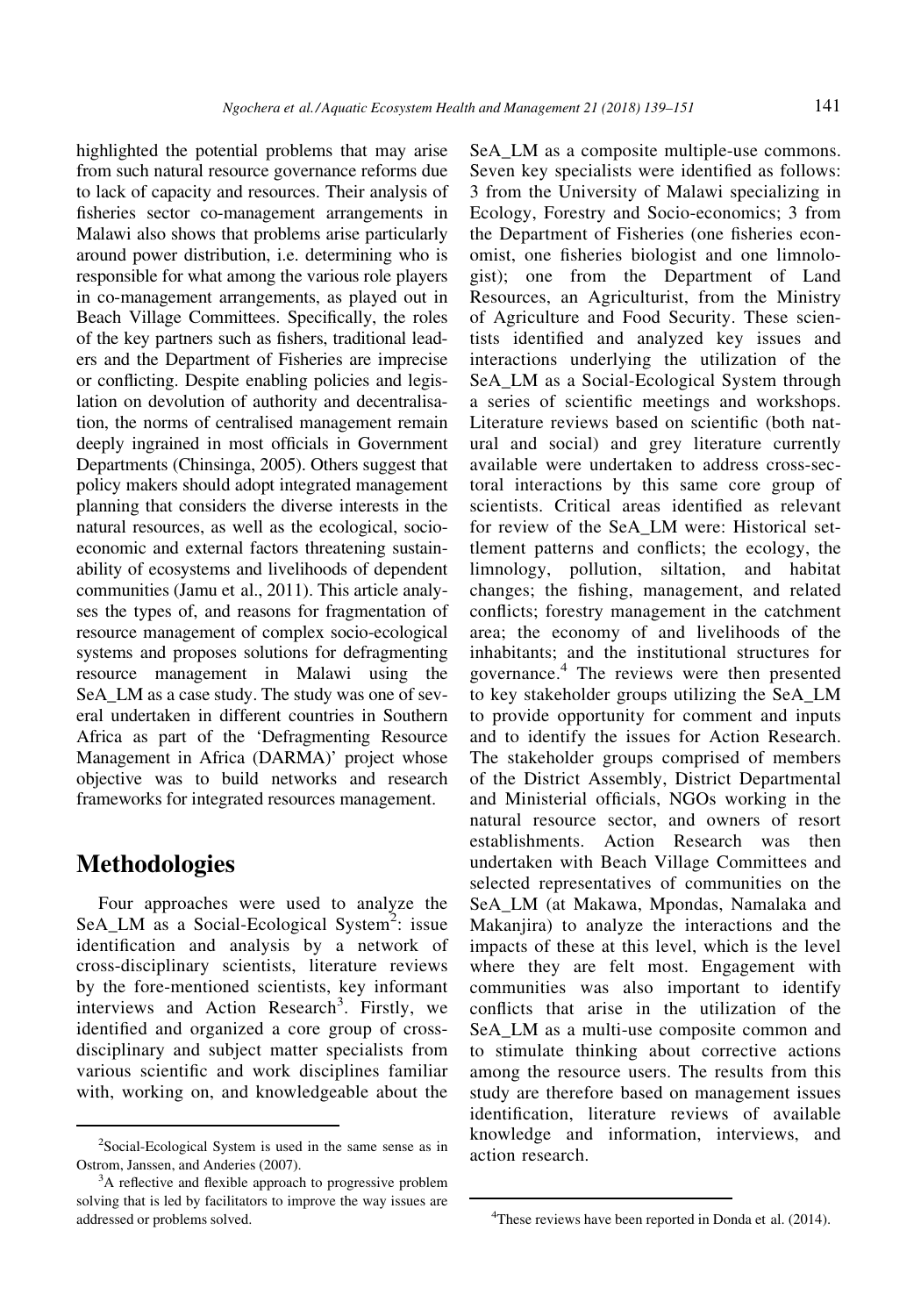| Resource / Activity | Fishing  | Deforestation | Agriculture | Tourism | Water quality |
|---------------------|----------|---------------|-------------|---------|---------------|
| Fish                | High     | High          | High        | High    | High          |
| Water level         | Low      | Moderate      | Moderate    | Low     | Low           |
| Forest              | Moderate | High          | High        | Low     | Low           |
| Land                | Low      | High          | High        | Low     | Low           |
| Beach               | Moderate | Low           | Low         | High    | Low           |
| <b>Birds</b>        | Low      | Moderate      | Moderate    | Low     | Low           |
| Wildlife            | Low      | High          | High        | Low     | Low           |

Table 1. Level of interactions between resources and activities on the Southeast arm of Lake Malawi (source: Donda et al. 2014, p. 151) rated as Low, Moderate or High.

# **Results**

Critical ecosystem interactions associated with the SeA\_LM were identified as cutting across seven key resource groups: fish, water, forest cover, land (upland), birds, beaches and wildlife. Table 1 (see Donda et al., 2014) shows where there are sectoral interactions of activities that need management integration according to stakeholders' opinions indicated by the level of intensity that the stakeholders felt there was between the two activities in question. The intensity of the interactions is indicated by three broad levels– high, medium and low. According to the respondents, fishing, tourism, forestry, and agriculture activities interact with fisheries. Also, the lake's water (level and quality) is important for fisheries, tourism and irrigation. Regarding the need for management action, it was agreed that those activities with high impacts need immediate action; those activities with moderate impacts need to be monitored; while activities with low impacts need only to be noted at present. For the purposes of the present discussion, activities with high impacts on fisheries were chosen for critical analysis. The rest of this article thus focuses on interactions between fish as a common pool resource and the key commons utilisation activities in the lake that were judged to have high impacts on fisheries.

## Activities that interact with and have high effects on fisheries

#### Fishing

According to fishers, managers and other stakeholders, fishing activities have had the biggest impact on fish populations in the SeA\_LM. Being the most productive area of Lake Malawi, the Southeast arm attracts very high fishing effort,

including commercial trawling (in fact the southern tip of the SeA\_LM south of Boadzulu Island (Area A), (see map 2) is permanently closed to pair trawling since 2004 while artisanal fisheries are closed for beach seining between 1 November and 31 December in order to alleviate overfishing and allow for recovery of the fishery (Turner, Tweddle, and Makwinja, 1995; Turner, 1995; Banda, Tomasson, and Tweddle, 1996). Given that small-scale fisheries are managed as open access and commercial trawling is managed through limits on the number of units that are allowed in Area B (the area north of Boadzulu Island) (see Figure 2) without limitations on output, this uncontrolled increase in fishing effort has had a great impact on fish resources. The decline of the Chambo, the most valuable species, to levels less than 10% of its production at the height of its productivity in the 1980s (Donda and Hara, 2014; Hara, 2006) is evidence of this heavy exploitation of the area. The macro-economic policy that has always considered fisheries



Figure 2. The southeast arm of Lake Malawi showing demarcated fishing zones and main settlements. Modified from GOM/ FAO/UNDP (1993).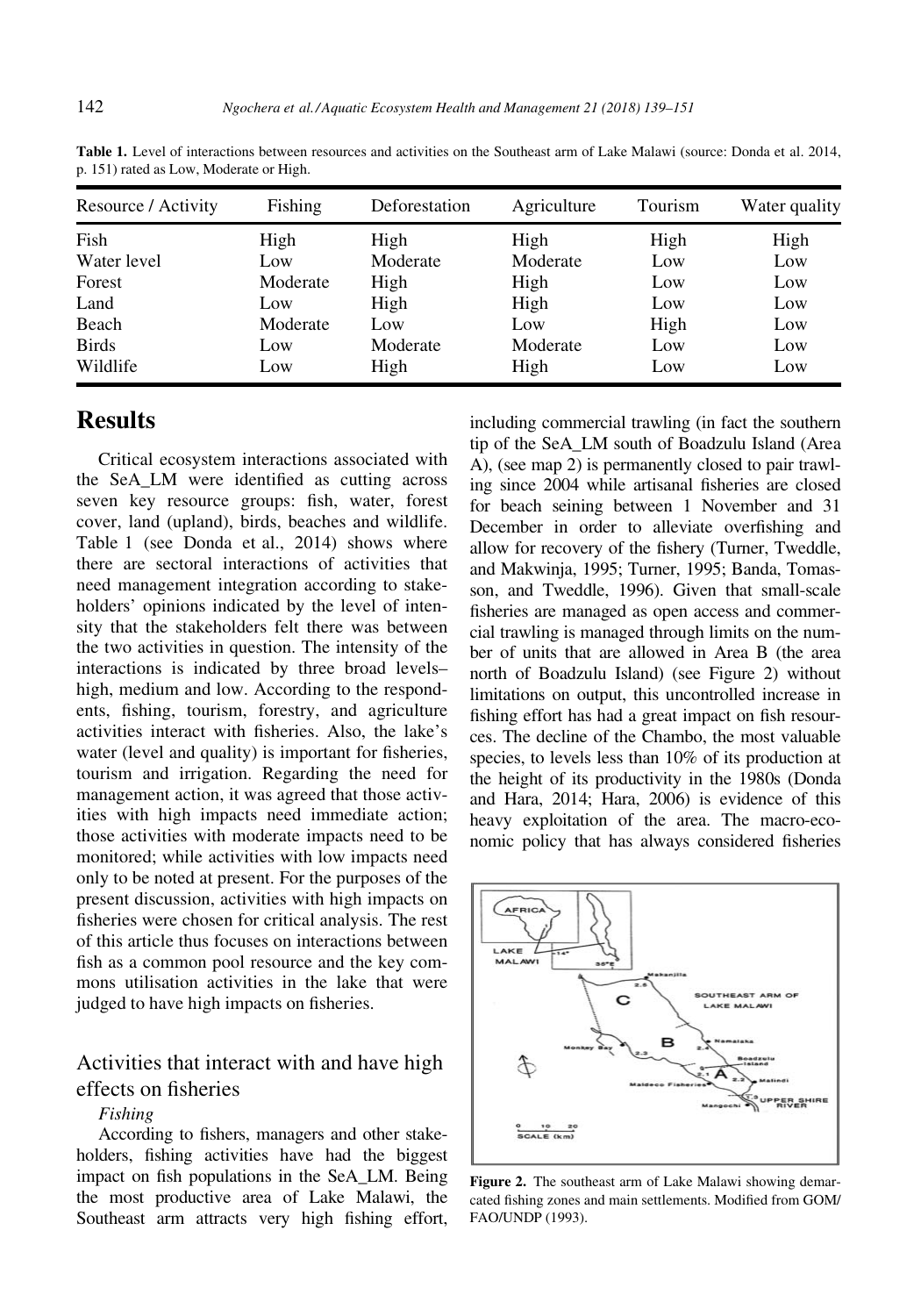as a business sector and a source of livelihoods and subsistence that should be left open to entry for anyone with capital is thus seemingly at cross purposes with fisheries management policy that aims to achieve sustainable exploitation through Maximum Sustainable Yield management strategy as stated in the National Fisheries and Aquaculture Policy (GoM, 2001).

Although the intent of the Department of Fisheries in implementing the Lake Malawi Artisanal Fisheries Development Project was to increase fisheries production through the exploitation of offshore fisheries (estimated at 34,000 tons  $yr^{-1}$ , (Thompson and Allison, 1997), the project, unintentionally increased levels of fishing effort in the Southeast arm as some of the beneficiaries are still operating in this area rather than moving to the northern district areas of the Lake. The policy should have reduced fishing effort in this area by implementing a strong monitoring control and surveillance system. The use of output regulations (quotas) in the commercial sector and also rightsbased fishing in the small-scale fisheries may be the most preferable option in the future to avert the decline of fish species and promote the recovery of the Chambo (Hara and Njaya, 2016). The fact that the Department of Fisheries cannot even enforce existing regulations due to inadequate resources and the structural organisation of the small-scale sector makes rights-based fishing and user involvement in management even more pertinent.

#### Deforestation

The magnitude of forests within the SeA\_LM catchment is declining (Kamoto, 2014). According to Government of Malawi (GoM, 2006) influx of Mozambican refugees into Malawi between 1986 and 1993 resulted in over-exploitation of forests at the behest of human settlements. This is more pronounced especially on the SeA\_LM's east bank catchment (Makanjira and Namwera area) since this area borders Mozambique. Government's recent initiative known as 'kudzigulira malo' whereby people relocated to Mangochi from the southern districts, such as Thyolo, Mulanje and Chiradzulu, is also contributing to the depletion of forests as immigrants open new farm lands and construct dwellings. Thus refugees from Mozambique and internal migration from other districts have contributed to deforestation both in the Government Forest Reserves and the Customary Land

Forests (Kamoto, 2014). The loss of forests and vegetation cover is leaving most of the soil exposed to soil erosion. Potential effects of increased sediment loads on aquatic communities include increased water turbidity, which results in reduced light penetration and suppression of photosynthetic rates and reduced food availability (Rusuwa, Maruyama, and Yuma, 2006; Ngochera, 2014), effects on fish mate choice, reduction of habitat complexity, destruction of spawning grounds (Lévêque, 1995), and a shift from displaying territorial and courting behaviours to foraging behaviours (Gray, Sabbah, and Hawryshyn, 2011).

### Agriculture

Human population growth, as well as increased rates of habitation and agriculture in the SeA\_LM catchment, has augmented the demand for land (Matiya and Donda, 2014). The increase in tobacco estates, especially in the Namwera and Makanjira areas, has also increased the rate of deforestation through establishment of these estates and also tobacco curing (Kamoto, 2014). Vegetation along the shoreline, which offers several advantages to fish as breeding areas and spots of refuge for juvenile fish, have been and continue to be cleared, exposing young fish to predation. Removal of vegetation is reducing the catchment's filtering capacity for particulate matter and nutrients from agricultural runoff. Deforestation, biomass burning, destruction of wetlands in the catchments for agricultural purposes, and the cultivation of marginal areas such as steep slopes of hills, is resulting in massive quantities of sediment being eroded from clear-cut watersheds discharging into the rivers and eventually into the lake (Bootsma and Hecky, 1993). This results in the blanketing of benthic algae and disruption of the feeding patterns of the specialised aufwuchs eaters i.e. the rock-dwelling Mbuna that have limited mobility and migration capacity and whose food web is based on benthic algae growing on rocks (Ribbink, 1991). The government's Green Belt Initiative could be a source of new nutrient enrichment into the lake if not properly planned. Nutrients from fertilisers that will be used in the proposed farms around Mpondasi area (under the Green Belt Initiative) have the potential to enhance eutrophication of the Southeast arm if buffer zones which filter particulates and retain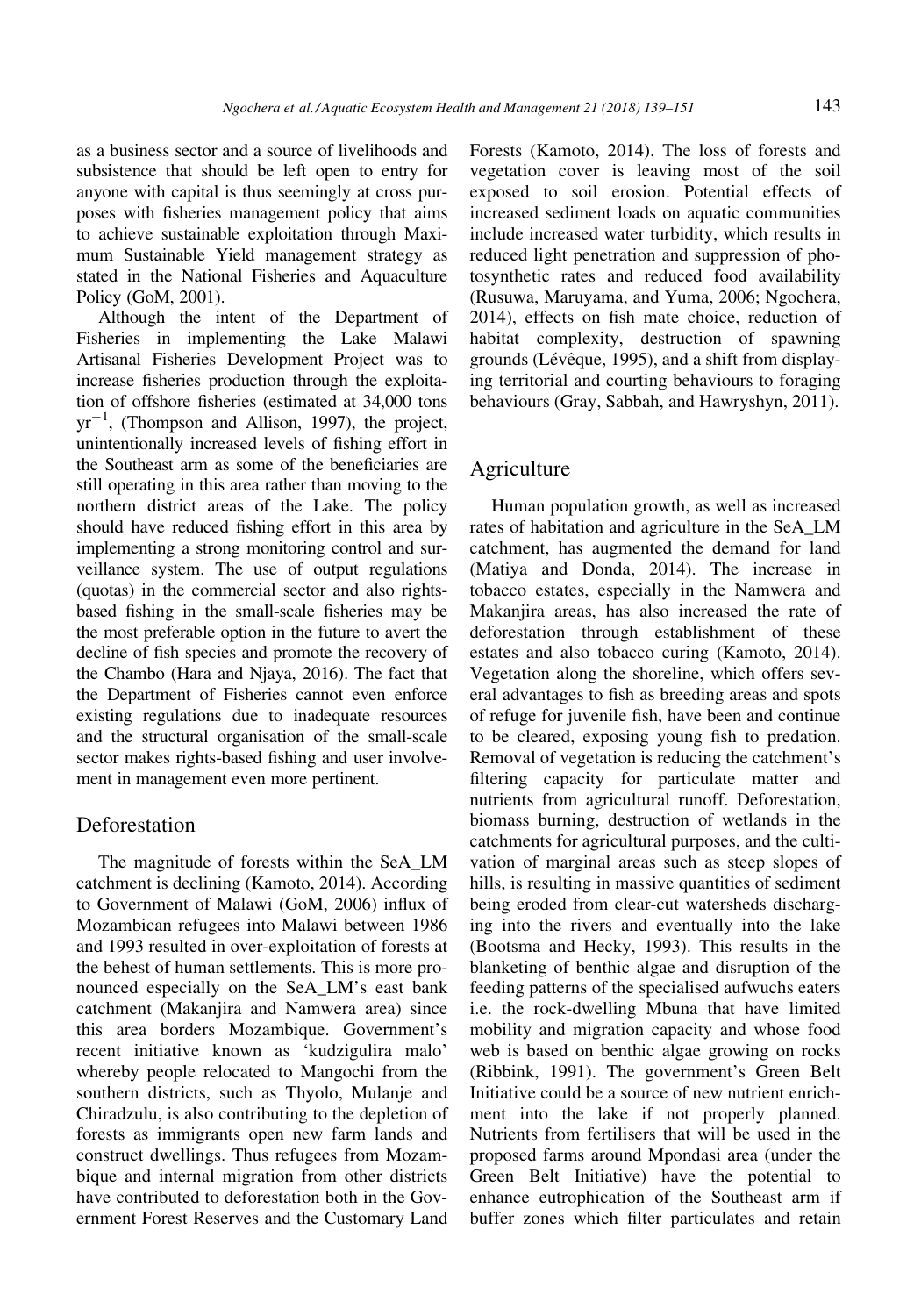dissolved nutrients are not constructed and maintained.

#### Tourism

#### Beach

Resort developments along the shores of the lake is increasingly reducing fishermen's access to many launching and landing sites especially on the south-western shores due to easy access to this area by tourists due to a good road network (compared to the eastern shore). While fishers use the beaches for launching, landing and marketing of their catches, cottage and hotel owners use the beaches for recreational purposes. These two uses of the beach are not usually compatible and in most cases fishers are not allowed to land their catches in front of the cottages and hotels. This is thus increasing competition and conflict of interests in the usage the shore areas and beaches on the western shores of the SeA\_LM. In most instances, hotels and private cottages fence off their areas and extend the fences right into the lake, which is illegal under existing law that requires fences to extend only up to 30 metres above the highest water mark.<sup>5</sup> Unfortunately, the Fisheries Department does not have control over these lakeshore developments since the allocation of land for these developments falls under the jurisdiction of the Physical Planning Department. In areas where beaches fall under customary land, chiefs and village headmen have been known to give away or sell land for development at the expense of their people. It is not clear as to whether even customary land should be under the jurisdiction of the Department of Physical Planning or the local (Mangochi District) council in terms of decisions regarding its allocation for economic development. This is sometimes done on the premise that such establishments and developments will create employment for the adjacent communities. At the minimum, government should have some advisory role with chiefs in such matters. Whether such trade-offs for jobs are worth the loss of easy access to the beaches for both fishing and domestic use is a matter for debate. In any case, there is never any real guarantee for jobs for the local communities that lose their land/beaches, let alone that the communities that are directly impacted upon will be prioritised in terms of employment by the establishments that have taken over their land.

#### Waste disposal

Another effect of tourism development is sewage and solid waste disposal. The Mangochi District Council does not have a sewage disposal system outside the town areas (Mangochi and Monkey) for solid waste disposal. Thus, holiday resorts must construct their own sewage and solid waste disposal systems. It is a matter for concern that these might end up in the lake, posing health hazards to humans and pollution of the lake. Given that the Mangochi District Council or local government do not have the capacity or the systems for certifying and monitoring these sewage and waste disposal systems, this is a source of real concern as these developments continue to flourish without environmental impact assessments and monitoring controls.

#### Birds

Boadzulu Island in the SeA\_LM is home to many types of birds, including the kingfisher, fish eagles and cormorants. While the main source of food for the birds is fish, the fish also benefit from bird droppings as a source of feed and nutrients for primary production. These birds are a tourist attraction for visitors who travel to the island. However, the use of speedboats within the area creates conflict with local fishers especially when boats damage fishing nets or when engine propellers are damaged while caught in fishing nets.

#### Water quality

The availability of abundant and good quality water is essential for fisheries production. Water level fluctuations in Lake Malawi that might pose a threat to fisheries production are minor now. The total volume of Lake Malawi is approximately 8,000 km3 , while the amount of water leaving the lake through the Shire River and evaporation is less than 1% (Bootsma and Hecky, 1993). However, climate change could affect this balance. The quality of water in Lake Malawi is still in relatively good condition, although effects from sedimentation/siltation and nutrient enrichment from farmlands may cause deterioration. Pollution of water can result from several factors, including mining,

<sup>&</sup>lt;sup>5</sup>This regulation, mandated by the Town and Country Planning Act (GoM 1991), was put in place in order to allow the public and communities access to and use of beaches for fishing and domestic purposes. However, some cottage owners fence their plots to maintain privacy and for security purposes.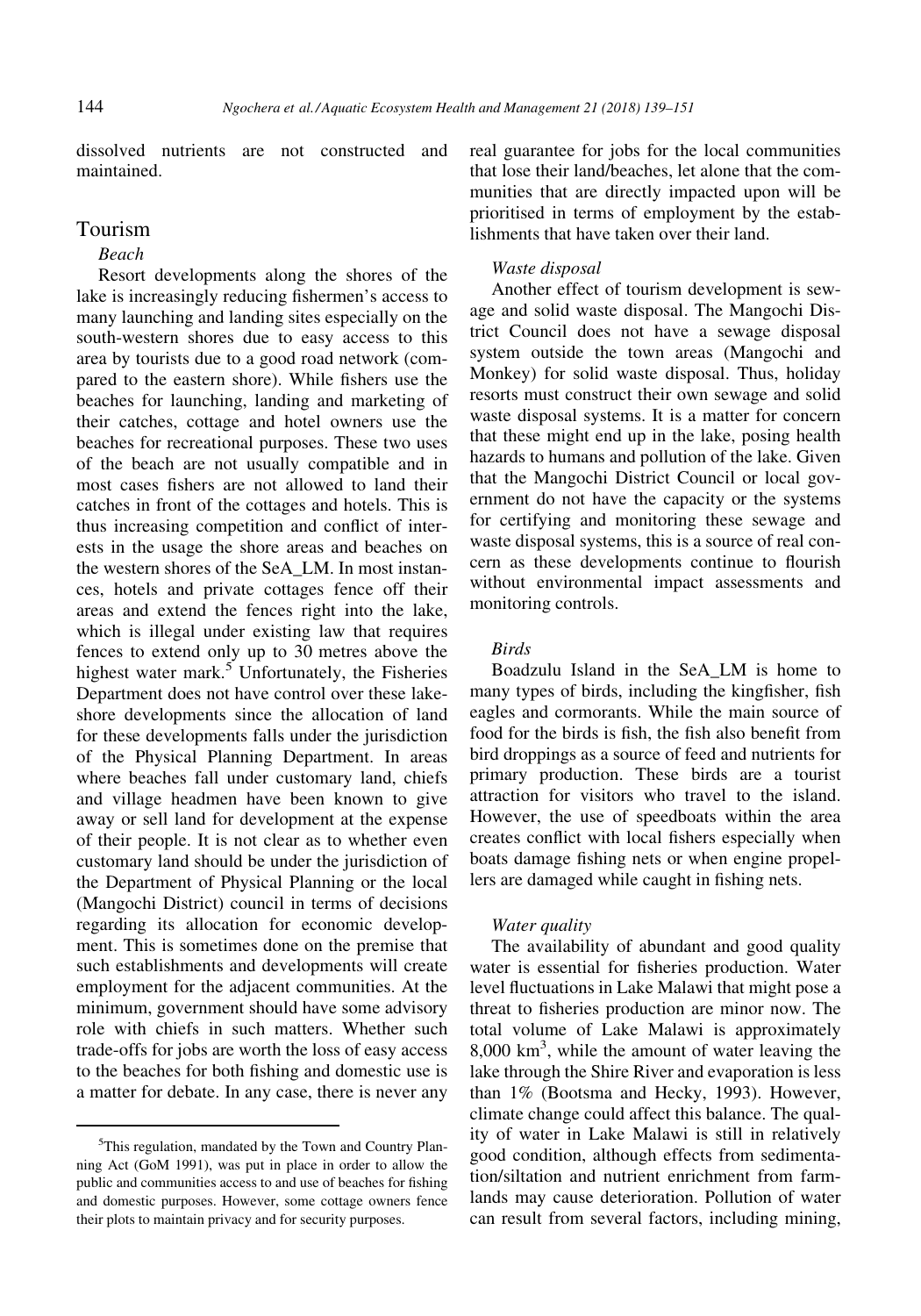through both the introduction of chemicals as well as through increased loading of suspended solids. The newly established cement manufacturing company (Njereza Cement Company) at Makawa could be a new source of pollution if the operations are not properly planned and monitored. Other factors include agricultural activities–through the introduction of pesticides and chemical fertilisers; tourism and domestic waste–organic pollution from sewage effluent (e.g. increased nutrient loading and faecal coliforms); urbanisation–sewage effluent and industrial effluent; and aquaculture–the introduction of intensive cage culture (especially from unconsumed fish feed). Other potential threats to water quality include: nutrient loading from inflowing rivers and atmospheric deposition.

# **Discussion**

#### Impacts of fragmented management

Important aspects of fragmentation in the management of fisheries and other resources on the SeA\_LM relate to institutions and governance. Formal policies and legislation are not aligned. As noted above, tourism development is affecting access to the beaches for fishing and domestic uses by communities. Agricultural activities are having an impact on forest cover, soil erosion and siltation/turbidity of the lake. In addition, formal government policies and regulations are not necessarily in line with informal and customary norms and practices. For example, traditional chiefs have powers over customary land, forests and fishing activities in their areas. While these powers are meant to be exercised in support of their people, some chiefs give away or sell land and beaches, limiting or even denying their people access to and use of such resources. With respect to the powers of traditional chiefs over natural resources, there is at times a grey area surrounding their powers and those of government (Donda and Hara, 2014). This has become a real issue along the lake regarding the use of customary land for developments such as holiday and private resorts. Where does the limit for chiefs to give or sell such land and beaches end and where does government's responsibility and role begin? This is also a concern about access to public land along the lake.

The role of chiefs in co-management arrangements is unclear (Kamoto, 2014; Hara et al., 2014). In most instances, there is competition for power between local chiefs and local organisations that are supposed to be vehicles for user participation in comanagement of natural resources such as Beach Village Committees and Forestry Natural Resource Management Committees. The question has become whether these organisations should be independent of, or fall under, local chiefs. To the extent that they are considered separate power brokers, local chiefs see these structures as a threat to their authority and therefore would like to have control over their functioning. Meanwhile, local user representative management organisations regard themselves as being independent of the jurisdiction of local chiefs. This appears to be tacitly supported by government departments that are partners with the local committees in the co-management arrangements. Government departments view the need for strong independent committees as a prerequisite for devolution of management authority and responsibility to local committees. But if local committees are eventually to assume management responsibilities, it is likely that they will require the use of traditional authority powers for the application of sanctions at local level, unless they will be required to become honorary government entities and apply the formal regulations with sanctions being applied through magistrate courts (Hara et al., 2014; Hara, Donda, and Njaya, 2002). This dilemma and competition for power between local management committees and their chiefs continues to hamper progress towards functional co-management. At the same time, it may be the seed for a necessary division of legitimate power at the local level.

Weak institutional and legislative oversight is another factor resulting in fragmentation of management. Most departments and ministries are unable to enforce even existing regulations. For example, one of the reasons for over-exploitation of the Chambo fishery (Donda and Hara, 2014) and the continuing devastation of both customary and public forests (Kamoto, 2014) is the lack of resources for enforcing regulations in the responsible departments. This is one of the reasons for the move to devolve authority and responsibility to local communities through co-management and user participation. The thinking is that by making user communities partners in the management of resources that they depend on for livelihoods, better management outcomes will be achieved.

#### Administrative decentralization

To defragment management and shift towards more coherent, sustainable resource utilisation, several reforms need to be undertaken. There is a need to implement administrative decentralisation whole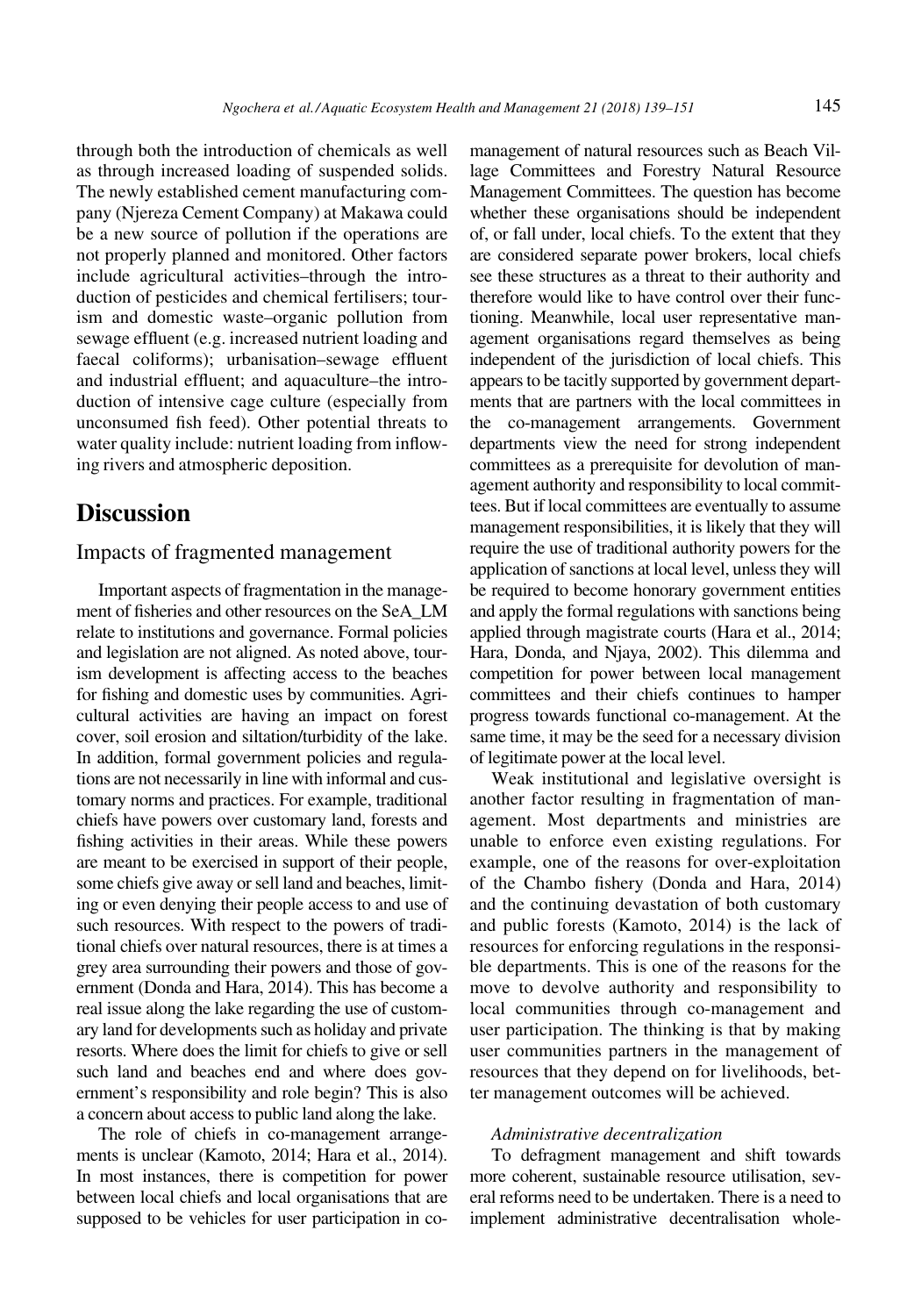heartedly rather than in the current piecemeal fashion. The proposed decentralisation policy and legislation (GoM, 1998a,c) were based on principles of bottomup planning whereby communities decide and prioritise issues and aspects of development in their areas. Regarding resource management, each district is supposed to have the capacity to develop and pass locally relevant and applicable regulatory by-laws for its district and specific local areas provided that these are aligned to national legislation (GoM, 2004, 1996). In this context, the revised Fisheries Act provides authority for the formulation and passing of by-laws to District Assemblies, in line with (but not in conflict with) the main Fisheries Act (GoM, 1997a). Such local and then district-level planning would also recognize a district's strengths and opportunities while mitigating threats and weaknesses. Budget allocation decisions for both development and management of natural resources would also be implemented at the district level. Other positive aspects regarding decentralisation include coordination of development by the District Commissioner and coordination of environmental management by the District Environmental Officer (Hara, 2008). Each district could develop locally based reward and sanction systems combining both formal and informal systems (based on the powers of traditional authorities) for resource management as part of the capacity to develop and pass by-laws. However, local elections have been held only once since decentralization policy and legislations were passed in 1998 (GoM, 1998a,c; Tambulasi, 2011). Resistance by government departments to giving up authority and responsibility to District Assemblies is one of the main reasons for the slow implementation of decentralization (Hara, 2008). But it should also be noted that there may be valid reasons for some caution regarding decentralisation. Local "elite capture" may for example threaten to negate the intended positive benefits. Thus, a facile explanation often heard for the lack of government action in general is 'lack of political will'. The same explanation has also been heard about lack of decentralisation. But this explanation fails to ask why there is a lack of 'political will'. In democratic states one often sees that political will comes with political and administrative ability to act. Maybe the context, including both culture and formal institutions, is not yet ready? More generally it has been found that consequences for the power base of the currently ruling factions will determine political will. There is no "will to act" in ways that will diminish the resources and incomes of the ruling groups even if the welfare

of the public is sacrificed. This leads for example to persistent paths of economic under-achievement (North, 1990, 2005, 1994; Acemoglu and Robinson, 2012).

### Devolution of authority and responsibility: Design principles

There is an important distinction between decentralisation and devolution of authority. The former refers to the delegation of authority and responsibility from higher levels to lower levels of government while the latter refers to relinquishing power (authority and responsibility) from government to locally elected assemblies or users (Carlsson and Sandström, 2008; Hara, 2008; Adam and Kriesi, 2007). Generally, governments can tolerate delegation, but will often fight against any proposal for devolution of power since the former relates to maintaining power within government, albeit at lower level, while the latter represents transfer of power from government to non-government entities. The design principles for well-functioning resource governance institutions (Ostrom, 1990, 2005b) suggest strongly that granting local bodies the power and right to change operational and collective choice rules at the community level (i.e. real devolution–principle 7) may be a minimum condition for successful co-management or usermanagement of natural resources. In thinking about the problems that need immediate attention (High effects problems) we should be guided by these design principles. Adherence to the principles is not an all or nothing choice, but a question of degree. The basic rule: 'There are no panaceas for successful resource management' (Ostrom, Janssen, and Anderies, 2007) must be kept in mind. In addition, Cleaver (2002, 2012)'s arguments about the need for 'institutional bricolage'6 would need to be considered seriously when formulating institutions for collective action on the SeA\_LM given the diversity of users and uses, values, culture, and traditions attached to

<sup>&</sup>lt;sup>6</sup>Cleaver (2002) uses the term 'bricolage' to refer to "how mechanisms for resource management and collective action are borrowed or constructed from existing institutions, styles of thinking and sanctioned social relationships" (p. 16). Also, this concept argues that existing arrangements are usually adapted for multiple purposes, are embedded in networks of social relations, norms and practices, and in which maintaining social consensus and solidarity may be equally important as optimum resource management outcomes (p. 17).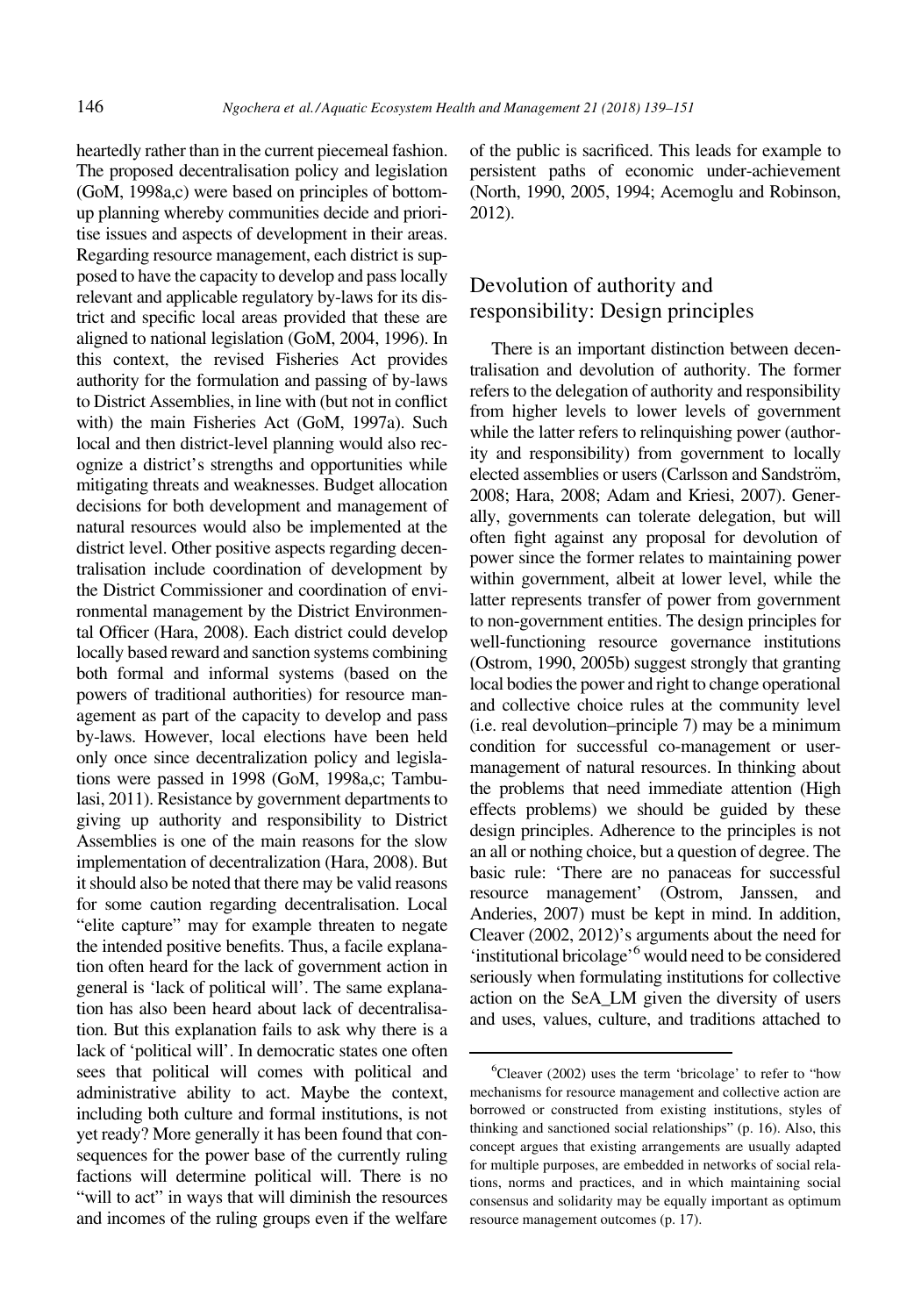the resources. Arguments for decentralisation and devolution are often strong, but these approaches are no panacea either. There are tasks and functional requirements that only a central coordinator may perform. This is recognised by the ideas developed in the theories of co-management and adaptive co-management (Carlsson and Berkes, 2005; Berkes, 2009; Bown, Gray, and Stead, 2013). The "fact is that comanagement and adaptive co-management are laudable objectives, but very difficult to implement in practice" (Bown, Gray, and Stead, 2013). Reformers would do well to remember that "rules are not selfformulating, self-determining, or self-enforcing" (page 312 in Ostrom, 1980, p. 312). People are doing all these tasks and carry along their personal biases in doing so. In a process of designing institutions one needs to be aware that the process of developing the rules is as important for the result as the rules themselves. The exact same rules will work as intended in one instance where the users of the rules have participated in their development and will be quite ineffective in another where the rules have been promulgated top-down. The phenomenon has been labelled the 'crowding out' effect (Cardenas, Stranlund, and Willis, 2000; Ostrom, 2005a). Legitimacy of rules and moral commitment to following them are very important for the resulting exploitation of the resource. The problems experienced in institutionalising functional co-management arrangements in Lake Malawi and the Upper Shire River can be mainly attributed to a top-down approach in the introduction, facilitation, and implementation by government (Njaya, Donda, and Béné, 2011; Hara, Donda, and Njaya, 2002; Hara, 2001). These lessons will need to be borne in mind when coming up with workable collective action arrangements on the SeA\_LM. Ostrom (2007b) advocates a diagnostic approach in selecting appropriate starting points for reforms of institutions for resource management. This is what we have attempted here in surveying the Social-Ecological System of the SeA\_LM and focusing on the problems that need immediate attention. Empirically, the closer a system comes to following ideal design principles the more long-term sustainability can be observed until some external force (e.g. new markets; new technology; climate change, etc.) creates a new dynamic. Then a new cycle of adaptation of the internal institutional structure follows or emerges. What we need to think about is how to speed up the cycle of adaptation based on knowledge of external forces, which local users seldom know much about (Berkes, 2009). This might, for example, include long-term

shifts in relative prices on the market for food, largescale relocations of populations or changes in the ecological conditions, etc. Thus the introduction of improved technologies such as nylon nets, motorised boats and improved linkages to expanding urban markets from the 1970s onwards resulted in increased commodification of fisheries, without the requisite institutional arrangements for controlling and dealing with increasing fishing effort on a finite resource (Hara and Jul-Larsen, 2003; Hara, 2001).

Effective use of scientific knowledge (both natural and social) will in the long run depend heavily on the trustworthiness the scientists involved. If they are suspected of providing selective information or bias in favour of some definable sections of stakeholders, their advice will be of no actionable value to local decision makers regardless of the accuracy of their information. Concerns of fishers on the SeA\_LM regarding loss of access to beaches, equitable application of the closed season between them and commercial trawlers, destruction of their gears by trawlers or sport speed boats, and increased threats to loss of offshore fishing area because of the introduction of cage culture practices need to be taken very seriously by scientists assessing their impacts. There is need to develop a mechanism that translates science into useful information that will eventually enhance and support conservation by and for the people. Community awareness and educational programmes should link researchers and stakeholders, so that research findings are explained, presented and shared with the users.

The problem of institutional design for the exploitation of the SeA\_LM as a Social-Ecological System is complex given the multiplicity of users and uses. The practical approach must be to acknowledge this complexity even as one uses the simplified models presented by Donda et al. (2014). There is need to list and describe relevant variables for understanding the resource system (RS), the resource units (RU), the governance system (GS), and the users of these systems (U) (Poteete, Janssen, and Ostrom, 2010; Ostrom 2007b) in order to decompose (Wilson, 2002; Ahl and Allen, 1996; Allen and Hoekstra, 1992; Koestler, 1973) these for analysis. Even more importantly, we need to be specific about related ecosystems and social, political, and economic settings. To be realistic about what can be achieved we need to understand environmental parameters, including the power dynamics of established bureaucracies, opportunity structures created by existing markets and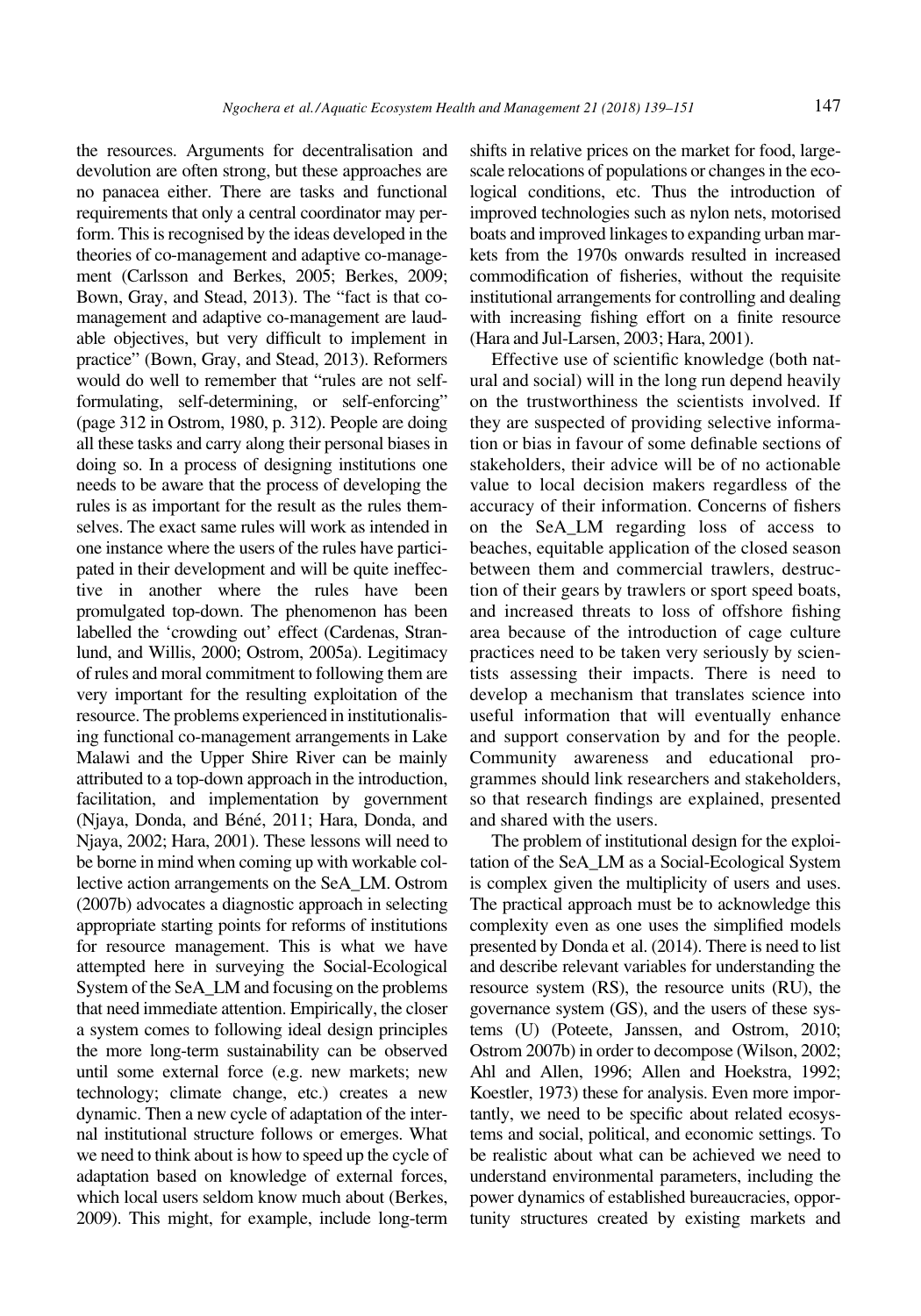possible changes in market access, availability of new technology, and the presence of opportunistic strategies among all classes of stakeholders. The dynamics created by these parameters can be met and neutralised or enhanced by appropriately designed institutions. An important part of any effective institution is monitoring and enforcement, but proposals for reform should include options for self-monitoring, giving local stakeholders both authority to act and sufficient information to understand when self-serving actors stray from the goals agreed upon. In practice this means a high degree of open access to information of all kinds. The studies so far undertaken on Lake Malawi fisheries raise one core problem–the inequality between an efficient fishing effort depending on motor boats and modern equipment and traditional fishing methods. One way to address this could be to develop quotas for each boat with a motor, and to register and monitor such boats (Hara and Njaya, 2016). Thus, a low-cost way of achieving this would be to enlist small-scale fishers in monitoring and possibly some low-level sanctioning. However, this requires that the fisher community has participated in the design of the rules, including the quotas, and accept them as a reasonable way of securing fish for all. It also assumes that the motor boat community does not have sufficient lobbying power in Parliament to block the legislation.

# Concluding recommendations

The findings of this study indicate that decentralisation of authority and responsibility to the community level could help defragment management of natural resources in the SeA\_LM, especially if this is based on a process of delegation of authority and responsibility to district level, and then devolution of authority and responsibility to community level. The fact that all the government sectoral extension agents working at grassroots level (who are controlled at district level) target the same communities strengthens the argument that such an approach would be the best way to proceed. This would require bottom-up and transparent planning and coordination at community level by the extension agents and their controlling officers at district level. Fragmented decentralisation, whereby management is decentralised but fragmented, is the situation currently existing on the SeA\_LM, largely due to a lack of functional presence on the ground of most government line agencies mainly because of budgetary constraints. Based on our findings, the ideal mode of management to ensure

sustainable utilisation of the SeA\_LM as a composite natural resource complex is 'defragmented decentralisation' based on the relevant aspects of 'design principles' (Ostrom, 1990, 2005b) and 'institutional bricolage' (Cleaver, 2002). This could be achieved through a working and empowered District Assembly based on the proposed principles of administrative decentralisation and devolution of power to empowered Beach Village Committees designed appropriately for the area and embedded within the social, cultural and economic ethos and practices of user communities. In the proposed administrative decentralisation, once implemented and working, the District Assembly would be able to formulate and pass by-laws appropriate for the SeA\_LM.

As demonstrated in this article, numerous issues need to be addressed for sustainable utilisation of natural resources to take place, including obtaining accurate valuation of the natural resources. For example, although the importance of fisheries to the economy, livelihoods, ecology, and culture of the SeA\_LM is widely recognised, there is still inadequate understanding of its actual estimable value, particularly in communities where fishing is the main mode and source of meaningful livelihoods (Hara and Njaya, 2016). There is therefore a need to place some tangible value on the resources in the SeA\_LM to raise the profile of various resource sectors in the area. Attention should be given to the following: (a) determining the quantity and value of natural resources such as biomass of fisheries; (b) livelihoods benefit analysis; (c) social and cultural benefits; and (d) understanding of the extent of poverty and how it impacts or could impact on possibilities of reduced consumption of natural resources in the area. In this context, there is need for a better and more holistic understanding of how human activities represent both a benefit and a threat to livelihoods, and concurrently the ecosystem of the Southeast arm of Lake Malawi as a Social-Ecological System.

# Acknowledgements

We would like to thank two anonymous reviewers for their useful comments on the previous versions of the manuscript.

# Funding

This study was made possible through the European Union funding (project AFS/2009/219017) through the African Caribbean and Pacific Science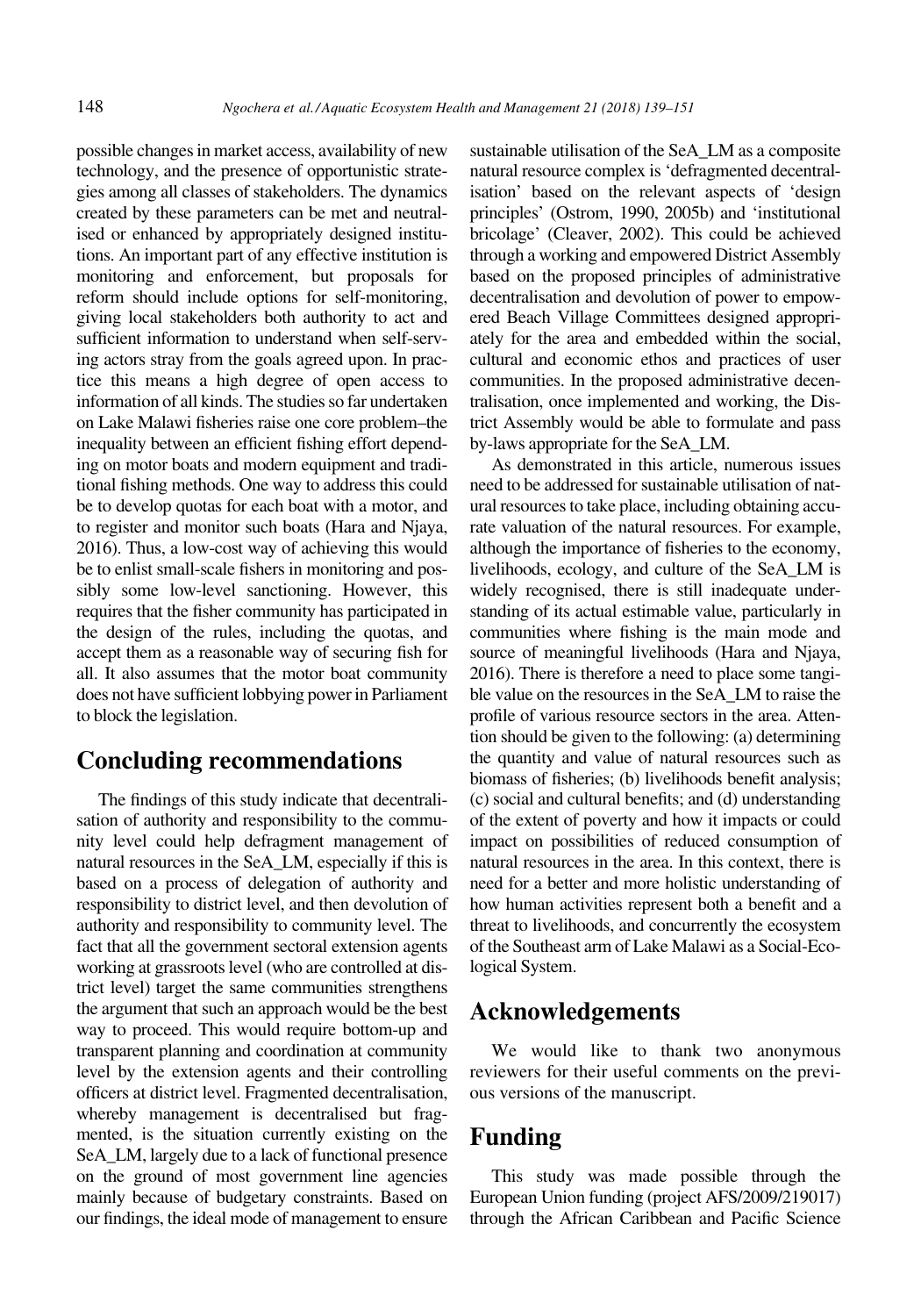and Technology Programme (Europe Aid/127860/D/ ACT/ACP). The contents of this article are solely the responsibility of the authors and do not reflect the views of the European Union. We thank all stakeholders and participants who generously donated their time to the study.

# References

- Acemoglu, D., Robinson, J. A., 2012. Why nations fail: the origins of power, prosperity, and poverty. Profile Books, London.
- Adam, S., Kriesi, H., 2007. The Network Approach. In: P. A. Sabatier (Ed.), Theories of the policy process. Second Edition, pp. 129–154. Westview Press, Boulder, CO.
- Agrawal, A., 2001. Common Property Institutions and Sustainable Governance of Resources. World Development 29 (10), 1649–1672.
- Ahl, V., Allen, T.F.H., 1996. Hierarchy Theory: A Vision, Vocabulary, and Epistemology. Columbia University Press, NY.
- Allen, T.F.H., Hoekstra, T. W., 1992. Toward a unified ecology. Columbia University Press, NY.
- Banda, M.C, Tomasson, T., Tweddle, D., 1996. Assessment of the deep-water trawl fisheries of the south east arm of Lake Malawi using exploratory surveys and commercial data. In: I. G. Cowx (Ed.), Stock Assessment in Inland Fisheries, pp. 53–75. Fishing News Books, Oxford.
- Bene, C., Belal, E., Baba, M. O., Ovie, S., Raji, A., Malasha, I., Njaya, F., Na Andi, M., Russell, A., Neiland, A., 2009. Power Struggle, Dispute and Alliance Over Local Resources: Analyzing [']Democratic' Decentralization of Natural Resources through the Lenses of Africa Inland Fisheries. World Development 37 (12), 1935–1950.
- Berkes, F., 2007. Community-based conservation in a globalized world. Proceedings of the National Academy of Sciences 104 (39), 15188–15193. doi: 10.1073/pnas.0702098104.
- Berkes, F., 2009. Evolution of co-management: Role of knowledge generation, bridging organizations and social learning. Journal of Environmental Management 90 (5), 1692–1702. doi: http://dx.doi.org/10.1016/j.jenvman.2008.12.001.
- Bootsma, H. A., Hecky, R. E., 1993. Conservation of the African Great Lakes: A Limnological Perspective. Conservation Biology 7 (3), 644–656. doi: 10.1046/j.1523-1739.1993.07030644. x.
- Bown, N. K., Gray, T. S., Stead, S. M., 2013. Co-management and adaptive co-management: Two modes of governance in a Honduran marine protected area. Marine Policy 39 (0), 128– 134. doi: 10.1016/j.marpol.2012.09.005..
- Cardenas, J. C., Stranlund, J., Willis, C., 2000. Local Environmental Control and Institutional Crowding-Out. World Development 28 (10), 1719–1733. doi: 10.1016/s0305- 750x(00)00055-3.
- Carlsson, L., Berkes, F., 2005. Co-management: concepts and methodological implications. Journal of Environmental Management 75 (1), 65–76. doi: http://dx.doi.org/10.1016/j. jenvman.2004.11.008.
- Carlsson, L. G., Sandström, A. C., 2008. Network Governance of the Commons. International Journal of the Commons 2 (1), 33–54.
- Cash, D. W., Adger, W. N., Berkes, F., Garden, P., Lebel, L., Olsson, P., Pritchard, L., Young, O., 2006. Scale and Cross-Scale Dynamics: Governance and Information in a Multilevel World. Ecology and Society 11 (2), 8.
- Chinsinga, B., 2005. District Assemblies in a fix: the perils of the politics of capacity in the political and administrative reforms in Malawi. Development Southern Africa 22 (4), 529–548. doi: 10.1080/03768350500322891.
- Cleaver, F., 2002. Reinventing Institutions: Bricolage and the Social Embeddedness of Natural Resource Management. The European Journal of Development Research 14 (2), 11–30. doi: 10.1080/714000425.
- Cleaver, F., 2012. Development through bricolage: rethinking institutions for natural resource management. Routledge, London.
- Donda, S., Hara, M., 2014. Fisheries management and conflicts in the South East Arm of Lake Malawi. In: S. Donda, M. Hara, M. Ngochera, E. Berge (Eds.), Fragmentation of Resource Management on the South East Arm of Lake Malawi. Dynamics around Fisheries, pp. 63-91. LIT Verlag, Zürich.
- Donda, Steve, Hara, M., Ngochera, M., Berge, E., 2014. Fragmentation of Resource Management on the South East Arm of Lake Malawi. Dynamics around Fisheries. In: M. Hara and T. Haller (Eds.), Defragmenting African Resource Management. Vol. 3. LIT Verlag, Zürich.
- Government of Malawi (GoM), 1991. Town and Country Planning Act. Government of Malawi, Lilongwe. Malawi.
- GoM, 1994. National Environmental Action Plan. Government of Malawi, Environmental Affairs, Lilongwe, Malawi.
- GoM, 1996. Environmental Management Act. Government of Malawi, Lilongwe.
- GoM, 1997a. Fisheries conservation and management act. Government of Malawi, Lilongwe.
- GoM, 1998a. Local Government Act, 8 March 1999. Government of Malawi, Lilongwe.
- GoM, 1998c. Malawi National Decentralization Policy. Government of Malawi, Decentralization Secretariat, Lilongwe.
- GoM, 2001. National fisheries and aquaculture policy. Government Printer, Lilongwe.
- GoM, 2004. National Environmental Policy. Lilongwe: Ministry of Mines. Natural Resources and Environmental Affairs, Environmental Affairs Department/ Venus Printing Press, Lilongwe.
- GoM, 2006. Mangochi District Socio-Economic Profile 2006. Mangochi District Assembly, Mangochi.
- GOM/FAO/UNDP, 1993. Fisheries management in the southeast arm of Lake Malawi, the Upper Shire River and Lake Malombe, with particular reference to the fisheries on chambo (Oreochromis spp.). CIFA Technical Paper 21, 113.
- Gray, S. M., Sabbah, S., Hawryshyn, C. W., 2011. Experimentally increased turbidity causes behavioural shifts in Lake Malawi cichlids. Ecology of Freshwater Fish 20 (4), 529– 536. doi: 10.1111/j.1600-0633.2011.00501.x.
- Hara, M., 2001. Could Co-management Provide a Solution to the Problems of Artisanal Fisheries Management on the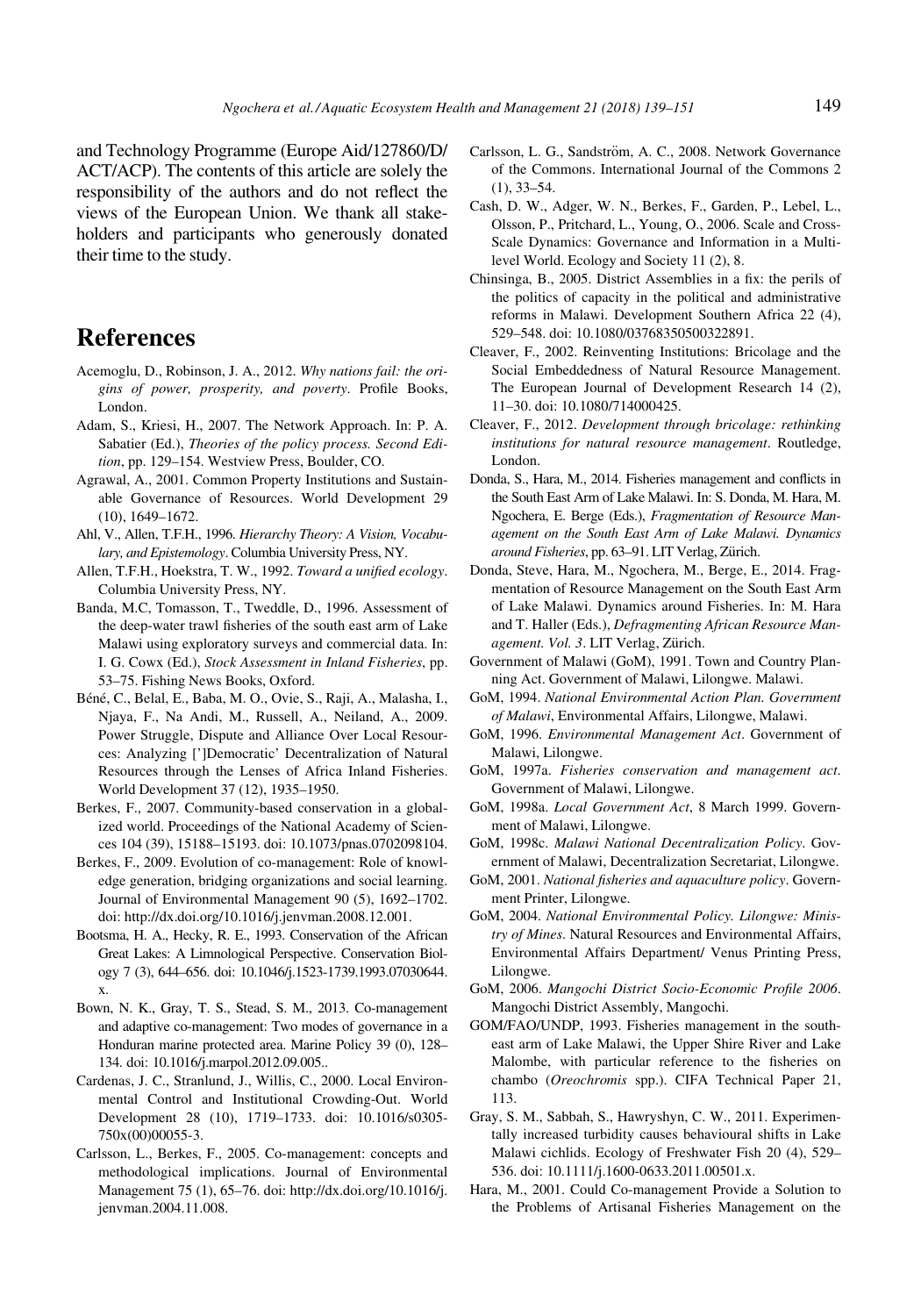Southeast arm of Lake Malawi? PhD Thesis. University of the Western Cape, South Africa.

- Hara, M., 2006. Restoring the Chambo in Southern Malawi: Learning from the Past or re-inventing the wheel? Aquatic Ecosystem Health Management 9 (4), 419–432.
- Hara, M., 2008. Dilemmas of Democratic Decentralisation in Mangochi District, Malawi: Interest and Mistrust in Fisheries Management. Conservation and Society 6 (1), 74–86.
- Hara, M, Jul-Larsen, E., 2003. The "Lords" of Malombe; An Analysis of Fishery Development and Changes in Fishing Effort on Lake Malombe, Malawi. In: E. Jul-Larsen, J. Kolding, R. Overa , J. R. Nielsen and P. A. V. Zwieten (Eds.), Management, co-management or no management? Major dilemmas in southern African freshwater fisheries. 2. Case studies, pp. 179–200. FAO. Rome, Italy.
- Hara, M., Njaya, F., 2016. Between a rock and a hard place: The need for and challenges to implementation of Rights Based Fisheries Management in small-scale fisheries of southern Lake Malawi. Fisheries Research 174 (Supplement C), 10–18. doi: /10.1016/j.fishres.2015.08.005.
- Hara, M., Donda, S., Njaya, F., 2002. Lessons from Malawi's experience with fisheries co-management initiatives. In: K. Geheb, M. T. Sarch (Eds.), Africa's Inland Fisheries: The Management Challenge, pp. 31–48. Fountain Publishers, Kampala.
- Hara, M., Donda, S., Ngochera, M. J., Berge, E., 2014. Fragmentation of natural resource management on the Southeast arm of Lake Malawi and the Conceptual Framework. In: M. Hara, S. Donda, M. J. Ngochera, E. Berge (Eds.), Dynamics around Fisheries, pp. 31–48. LIT Verlag, Zürich.
- Holling, C. S., 1995. Sustainability: The Cross-Scale Dimension. In: M. Munasinghe and W. Shearer (Eds.), Defining and measuring sustainability: the biogeophysical foundations, pp. 65–76. Distributed for the United Nations University by The World Bank, Washington, DC.
- Jamu, D., Banda, M., Njaya, F., Hecky, R. E., 2011. Challenges to sustainable management of the lakes of Malawi. Journal of Great Lakes Research 37, Supplement 1 (0), 3–14. doi: http://dx.doi.org/10.1016/j.jglr.2010.11.017.
- Kamoto, J., 2014. Forest management in Mangochi District, with emphasis on the South East Arm of Lake Malawi catchment. In: S. Donda, M. Hara, M. Ngochera and E. Berge (Eds.), Fragmentation of Resource Management on the South East Arm of Lake Malawi. Dynamics around Fisheries, pp. 92–117. LIT Verlag, Zürich.
- Koestler, A., 1973. The Tree and the Candle. In: W. Gray and N. D. Rizzo (Eds.), Unity Through Diversity: A Festscrift for Ludwig von Bertalanffy, pp. 287–314. Gordon & Breach Science Publishers Ltd., New York.
- Lemos, M. C., and Agrawal, A., 2006. Environmental Governance. Annual Review of Environment and Resources 31 (1), 297– 325. doi: 10.1146/annurev.energy.31.042605.135621.
- Lévêque, C., 1995. Role and consequences of fish diversity in the functioning of African freshwater ecosystems: a review. Aquatic Living Resources 8 (1), 59–78.
- Matiya, G, Donda, S., 2014. The economy and livelihoods on the Southeast arm of Lake Malawi. In: S. Donda, M. Hara, M. Ngochera and E Berge (Eds.), Fragmentation of Resource Management on the South East Arm of Lake Malawi, pp. 118-131. LIT VERLAG GmbH & Co., Zurich.
- Ngochera, M., 2014. Southeast arm of Lake Malawi: Limnology, pollution, siltation and habitat change. In: S. Donda, M. Hara, M. Ngochera and E. Berge (Eds.), Fragmentation of Resource Management on the South East Arm of Lake Malawi. Dynamics around Fisheries, pp. 44–62. LIT Verlag, Zürich.
- Njaya, F., Donda, S., and Béné, C., 2011. Analysis of Power in Fisheries Co-Management: Experiences from Malawi. Society & Natural Resources 25 (7), 652–666. doi: 10.1080/ 08941920.2011.627912.
- North, D. C., 1990. Institutions, Institutional Change and Economic Performance. Cambridge University Press, Cambridge.
- North, D. C., 1994. Economic Performance Through Time. The American Economic Review 84 (3), 359–368.
- North, D. C., 2005. Understanding the Process of Economic Change. Princeton University Press, Princeton.
- Ostrom, E., 1990. Governing the Commons. The Evolution of Institutions for Collective Action. Cambridge University Press.
- Ostrom, E., 2005a. Policies That Crowd out Reciprocity and Collective Action. In: H. Gintis, S. Bowles, R. Boyd and E. Fehr (Eds.), Moral Sentiments and Material Interests. The Foundations of Cooperation in Economic Life, pp. 253– 275. The MIT Press, Cambridge, MA.
- Ostrom, E., 2005b. Understanding Institutional Diversity. Princeton University Press.
- Ostrom, E., 2007a. The Challenge of Crafting Rules to Change Open Access Resources into Managed Resources. SSRN eLibrary. doi: 10.2139/ssrn.1936109.
- Ostrom, E., 2007b. A diagnostic approach for going beyond panaceas. Proceedings of the National Academy of Sciences 104 (39), 15181–15187. doi: 10.1073/pnas.0702288104.
- Ostrom, E., Janssen, M. A., Anderies, J. M., 2007. Going beyond panaceas. Proceedings of the National Academy of Sciences 104 (39), 15176–15178. doi: 10.1073/ pnas.0701886104.
- Ostrom, V., 1980. Artisanship and Artifact. Public Administration Review 40 (4), 309–317. doi: 10.2307/3110256.
- Poteete, A. R., Janssen, M., Ostrom, E., 2010. Working together: collective action, the commons, and multiple methods in practice. Princeton University Press, Princeton, N.J.
- Ribbink, A. J., 1991. Distribution and ecology of the cichlids of the African Great Lakes. In: M.H.A. Keeleyside (Ed.), Cichlid fishes: behaviour, ecology and evolution, pp. 37– 59. Chapman and Hall, UK.
- Rogers, P., Nunan, F., Fentie, A. A., 2017. Reimagining invasions: The social and cultural impacts of Prosopis on pastoralists in southern Afar, Ethiopia. Pastoralism: Research, Policy and Practice 7 (22), 13. doi: 10.1186/s13570-017- 0094-0.
- Rusuwa, B., Maruyama, A., Yuma, M., 2006. Deterioration of cichlid habitat by increased sedimentation in the rocky littoral zone of Lake Malawi. Ichthyological Research 53 (4), 431–434.
- Tambulasi, R. I. C., 2011. Local Government Without Governance: A New Institutional Perspective of Local Governance Policy Paralysis in Malawi. Public Policy and